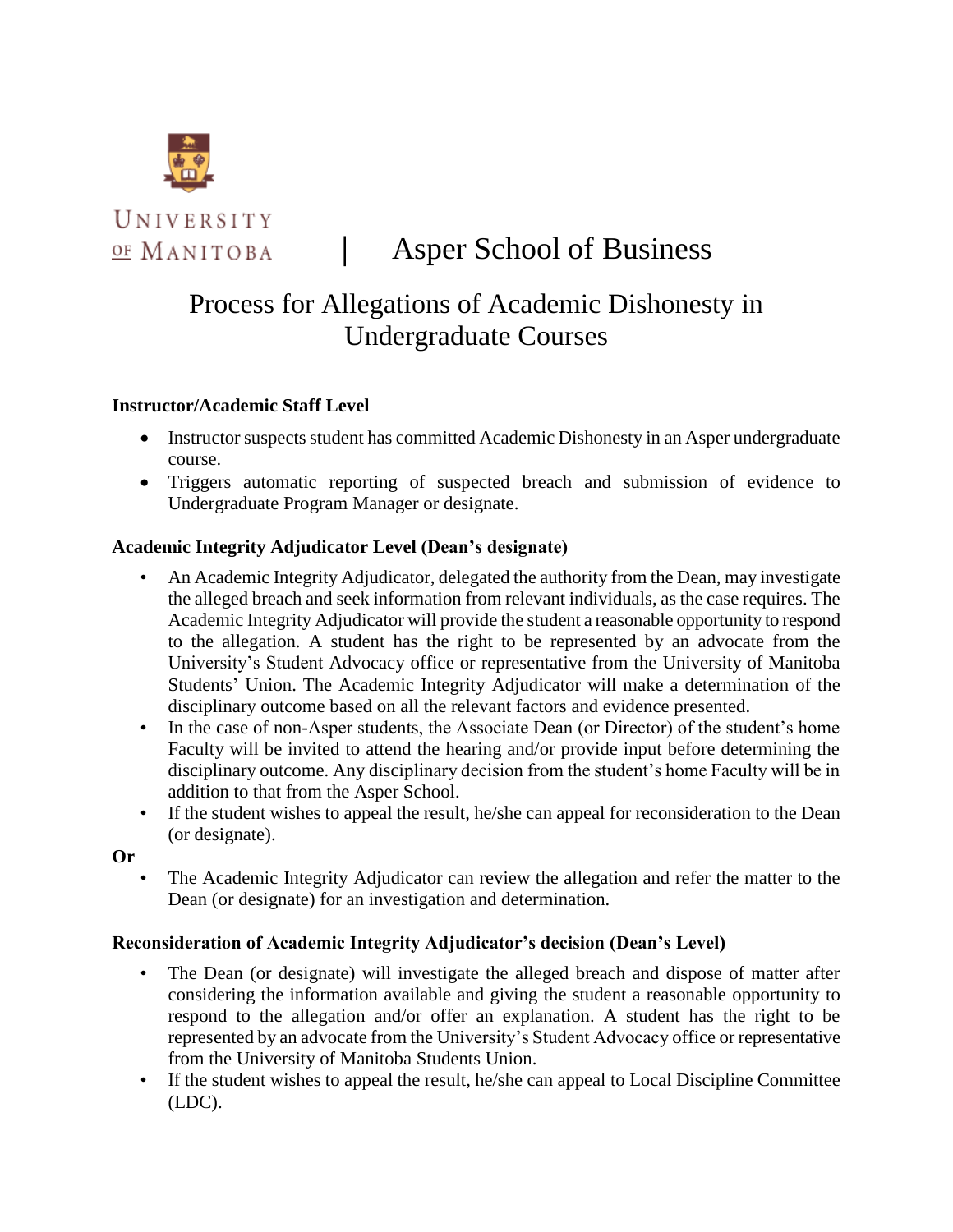# **LDC Level**

- The Local Discipline Committee (LDC) will conduct a hearing and render a decision. The student has the right to be represented by an advocate from the University's Student Advocacy office or representative from the University of Manitoba Students Union.
- If a student wishes to appeal the result, he/she can appeal to University Discipline Committee (UDC).

#### **UDC Level**

- The UDC is the final opportunity to appeal a Student Discipline Decision. A student has the right to be represented by an advocate from the University's Student Advocacy office or representative from the University of Manitoba Students Union.
- No further appeal is available to a student.

S:\Legal\IH Asper School of Business\2014\Chart for JRK.docx